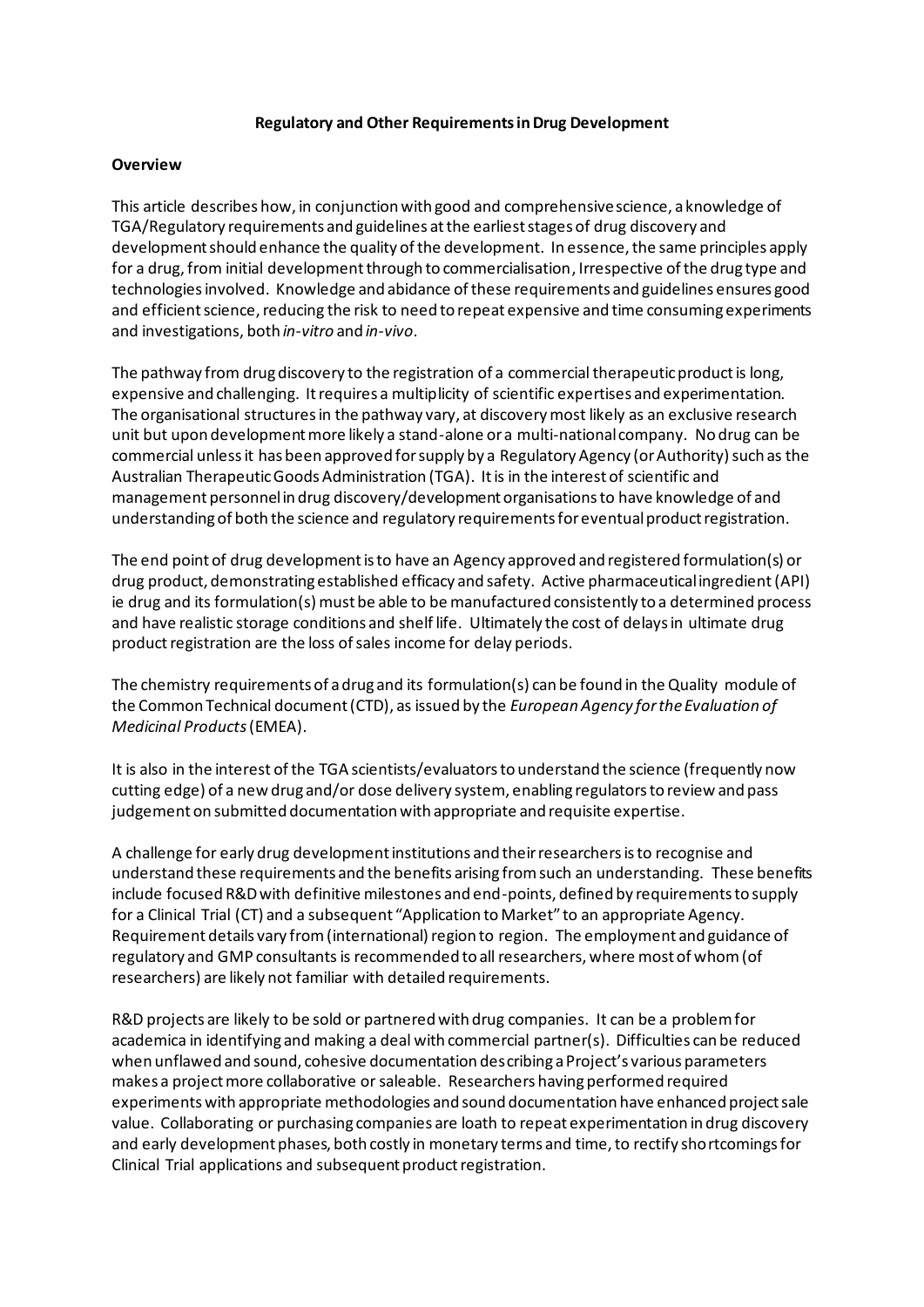Having been provided with fulsome and reliable data and describing and concluding documentation, a purchaser has more confidence in the integrity and depth of data provided and of the scientists involved.

# **R&D – drug and formulation** -**New technologies and challenges**

Drug discovery may include activities on small molecules, (new) biologicals or bio-similars and nano technologies. With the ever increasing ability to research i*n-silico* at the initial stages of design, drug designers can target a receptor more specifically.

Current R&D includes the discovery of new drug types and their presentations. Protein-based drugs present opportunities and challenges in particular. They can be more indicator and site specific; the challenge is to manufacture batches to give a consistent formulation and successfully minimise impurities. Revised manufacturing techniquesmay be needed, especially for upscaling and maximising process efficiencies. Where a sterilised product is required, can the API molecule (and other ingredients) be sterilised without decomposition, likely with heat or be filter sterilised without loss? Determination of parameters such as these and many others, together with their complete documentation, are requisite for drug development completion and eventual registration of endproduct..

A major challenge of drug development is that the manufacture of the drug gives consistent physical properties of large molecules and control of impurities. Ingredient physical properties directly affect the performance of product presented in solid dose form. Consistency in these (and chemical properties) must be demonstrated so that a commercial product, post-registration, will have the same properties (and efficacy) as shown during development and described in registration documentation, ie the properties of post-registration batches must be the same as pre-registration batches.

These challenges are magnified with the development of bio-generics where they must match the properties of the innovator drug. (Government world-wide encourage generics as they are cheaper to subsidise.)

# **Analytical considerations**

Drug development relies entirely on the authenticity and accuracy of measured (numerical) parameters and subsequent interpretations and decision making, based upon determined data.

Regulatory agencies rely on data, not opinion, in making adjudications. Consequently, the accurate measurement of a multiplicity of parameters is a fundamental requirement of drug development, from its earliest stages to completion of human clinical trials and stability trials of the packaged drug formulation (and drug itself). This includes parameters for such activities as analyses of physical and chemical parameters of an API, its formulation(s) and final packaged product as well as analyses associated with animal experiments and human clinical trials.

Whether using newer or older technologies, all test methods used in the chain of development need to be validated at the earliest opportunity during drug development so that the resultant test data is accurate and trustworthy. In particular, and where appropriate, stability indicating methods need to be developed and validated.

Significant and expensive decisions are based upon the integrity (or otherwise) of test result data.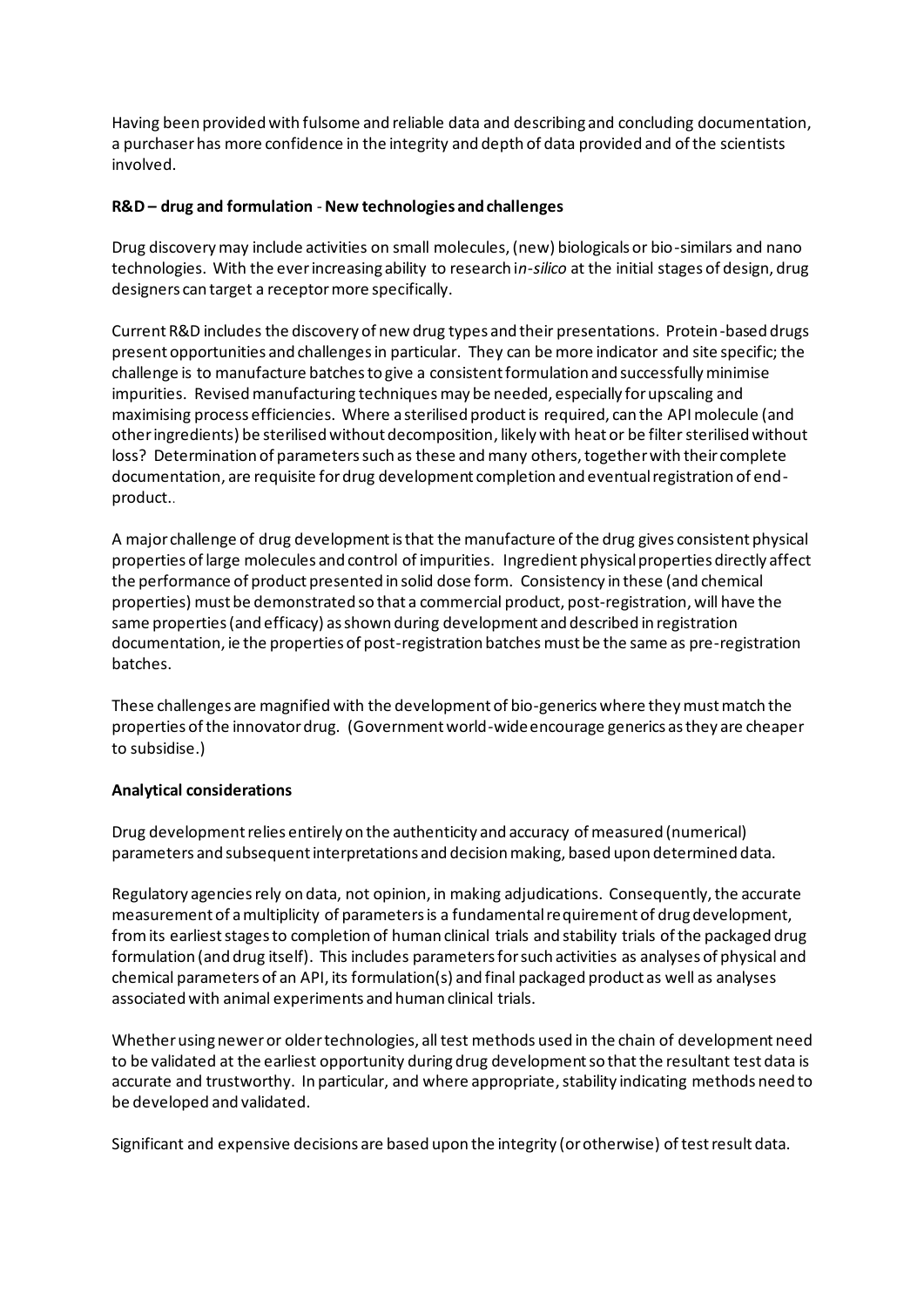The introduction of HPLC in the 1980s was epoch making as it enabled analysts to separate and quantitate soluble componentsrapidly. With the introduction of equipment computers and of MS detectors, rapid identification of components has improved and limits of detection and quantitation become smaller. This equally applies to the analysis of a drug, drug formulation and clinical samples.

Two important factors regarding analytical techniques should be considered. The adage that an analysis is only as good as the soundness of the sample still applies – perhaps more difficult now with smaller quantities of sample actually tested. Also, as many techniques are comparative, the accurate qualification and maintenance of Reference Standard is also of prime importance. Where available, Reference Standards should be certified by and obtained from an appropriate external Authority (eg British or US Pharmacopoeias).

It is vital that Reference Standards for new molecules must be developed, qualified and maintained at the earliest opportunity for their use in subsequent (comparative) analyses.

### **Impurities**

Inevitably, drugs and formulations have impurities whose identities, levels and impact must be assessed. Impurities may be sourced from the extraction and/or synthesis processes, other chemicals (eg solvents) or storage breakdown products. As drug impurities must be assessed for their toxicology as early as pre-human clinical trials, the basic extraction/synthesis process of a drug is locked in at the very beginning of the drug development. Impurity guidelines are detailed in ICH Guidelines Q3A to Q3D.

### **Packaging and stability**

Optimum packaging materials and pack design, together with appropriate storage conditions need to be established as early as possible for both API and formulation(s). Such choices may be the difference of the drug and formulation, by having a viable shelf lives under determined storage (and use) conditions being commercial or not, ie both a drug and its formulation, using optimal packaging must be stable for commercially and consumer reasonable temperature conditions and shelf life.

APIs and drug formulations, as packaged, must be designed to prevent or minimise variation and/or degradation over time. The stability of the API and formulation should be investigated at the earlier opportunity. APIs must be sufficiently and realistically stable for investigative and end-use. Clinical materials must be stable over the duration of a clinical trial.

No drug or product is registered by an Agency without data supporting proposed storage conditions and shelf life. No determined or realistic shelf life - no API nor product !

The ICH stability guidelines are found under ICH Quality guidelines <https://www.ich.org/page/quality-guidelines>

Further stability requirements are described in Codes of GMP, described in the next paragraph.

# **Good Manufacturing Practice (GMP)**

The principles and application of GMP relating to both drug and formulations should be understood at the research stage and certainly by early development stage. There is much valuable guidance for researchers involved in manufacturing processes, good laboratory practice, QA systems and requisite documentation.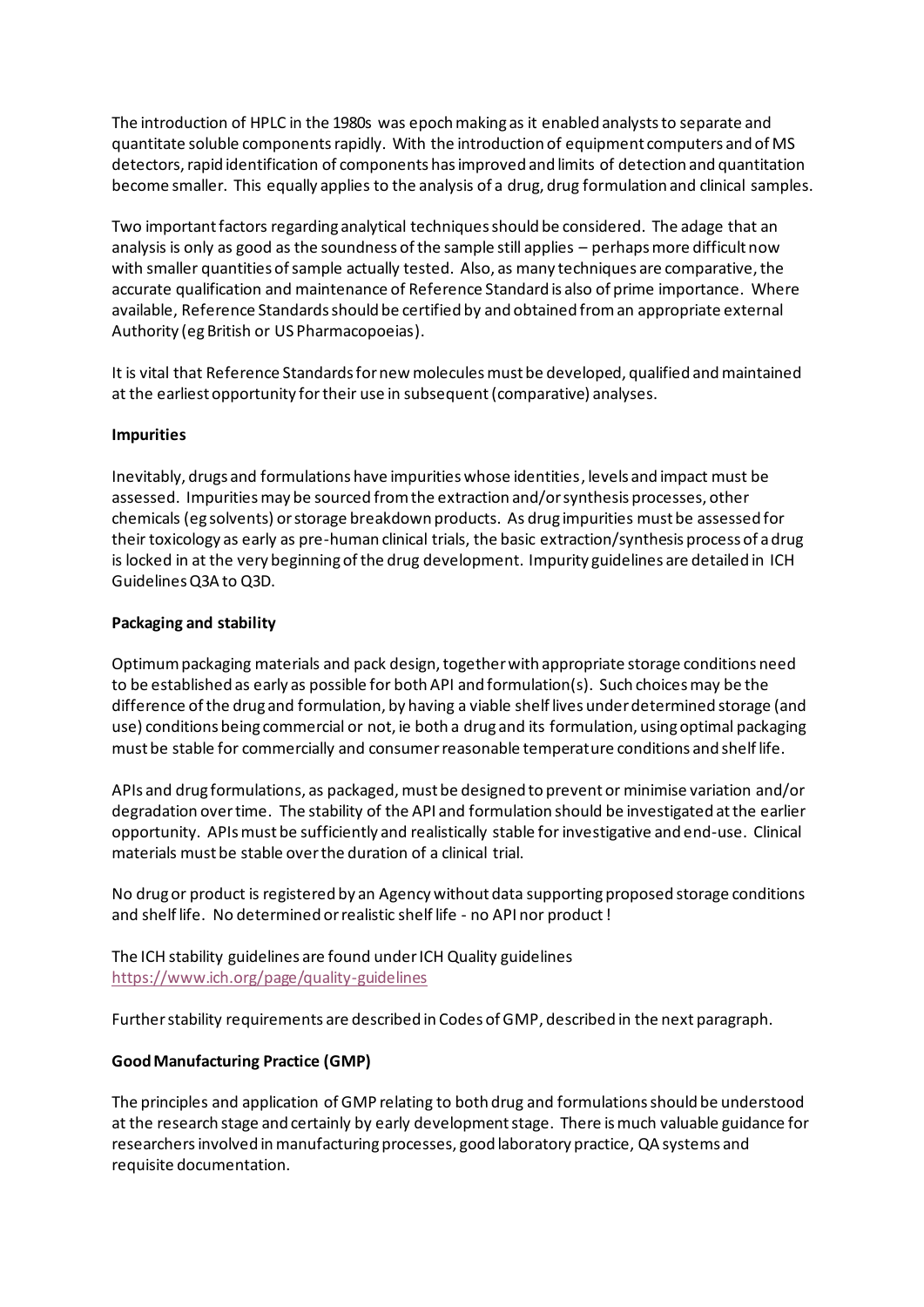There are separate Codes and Annexes forboth Active Ingredient and Product manufacture and testing. These are found on TGA website *Manufacturing principles for medicinal products* <https://www.tga.gov.au/publication/manufacturing-principles-medicinal-products> under the paragraph *The PIC/S guide to GMP for Medicinal Products* .

Both Codes have Chapters specifically addressing materials produced for use in Clinical Trials.

GMP requires the qualification/validation of, in summary, environment control, manufacturing processes, packaging processes, cleaning procedures and test methodologies . Under a Validation Master Plan, validations must be initially performed and then re-performed at suitable and designated intervals on manufacturing environment, equipment, manufacturing processes and analytical methods. Validated processes and test methods ensure consistency of manufactured products and accurate and reliable test data.

### **Clinical Trials**

For the best chance to assess whether the drug is a candidate for further development, its clinical trial formulation(s) must be optimised to present the best chance in presenting and assessing a drug with a patient. Inevitably, though perhaps wrongly, a failed (efficacy) clinical trial does not blame a poor dose formulation, which gives sub-optimal dose delivery.

Application to perform a clinical trial should include impurities determination and evaluation, determination of shelf life (both drug and its formulation). The formulation for a clinical trial must have demonstrated stability over the course of the trial. Without a stable formulation, clinical results can be skewed and misleading owing to loss of potency of the drug during this and/or toxic decomposition products being presented to a trial candidate.

Note that for a parenteral dose, even in Phase I, for ethical and possible insurance claim reasons, it is very much recommended that a suitably licensed sterile manufacturer produces the dose form. Also note that (in Australia) manufacture for Phase II trials is required to be by a licensed or overseas accredited manufacturer. This includes Release to Supply of the product to the Clinical Trial site. Expert advice on the GMP status of an existing or potential batch of product and its use in a clinical trial of any Phase should sought, well prior to the commencement of preparing an application for a clinical trial. Such requirements vary from region to region.

In particular, it is recommended that all researchers are familiar with the manufacturing and quality requirements for Release for Supply to a Trial, whether in Australia or overseas.

Details of Clinical Trial products manufacturing requirements are complex and are described on the TGA sit[e https://www.tga.gov.au/book-page/manufacturing#manexe](https://www.tga.gov.au/book-page/manufacturing#manexe)

#### **Documentation**

There is an adage "If it's not written down, it hasn't been done". Detailed and accurate on-going documentation during all phases of R&D is essential for current and future use, ie decision making and applications for IP protection and sale, project sale, application for clinical trials and eventual product application to market. Such documentation, especially experimental is not an *aide memoire* but is most likely to be needed, edited and used by other personnel, perhaps months or years later and likely by personnel of another organisation.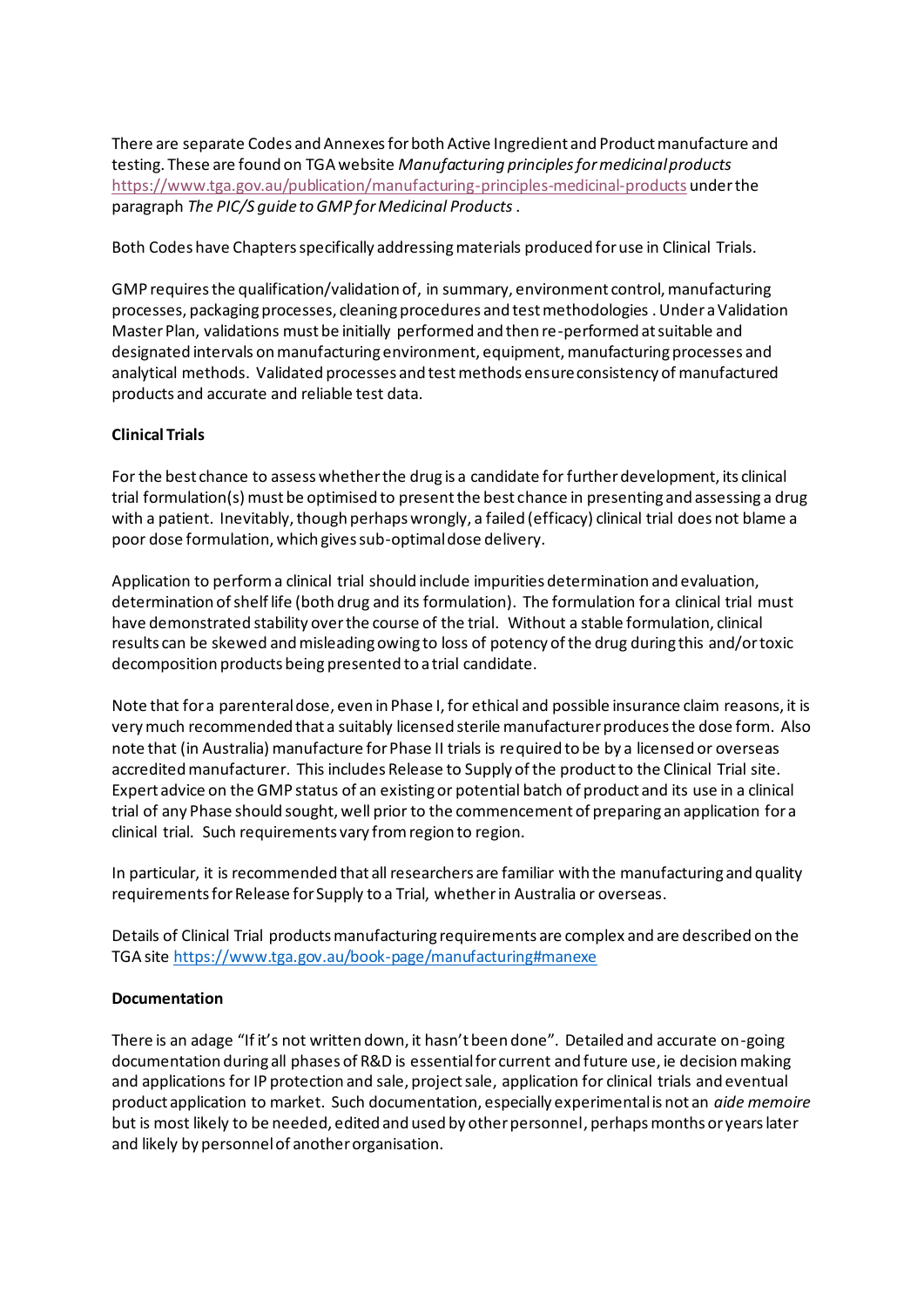All documentation must be permanent, accurate and be appropriately and responsibly "signed off" and dated.

### **Specifications**

Specifications define those test parameters and their limits, leading to and maintaining safety and efficacy of drug and other formulation raw materials. Draft specifications should be introduced at the earliest opportunity of drug development to produce, measure and control drugs and their formulations, ensuring consistency or improvement through their development.

As well as chemical identity and purity/impurity levels, specifications also define physical, and microbiological/viral parameters of raw materials and products. The consistency of physical parameters (eg polymorphs, particle size and shape etc) is vital to ensure consistent performance of drug products, both during manufacture and dose delivery.

Specifications are also required for packaging materials, cleaning materials, processing environmental conditions, product in-process storage and transport conditions etc.

Australia uses the British, European and United States US Pharmacopoeias as default standards. These Pharmacopoeias variously have specific raw material, finished product monographs, together with the "Introduction" and "General Notices". The General Notices include and describe requirements of ingredients, product type (eg tablets, capsules, injections etc), packaging materials and general analytical and microbiological test techniques.

While there may not be a specific API or product monograph, registered products must comply with the relevant General Notices. The Pharmacopoeias are an invaluable source of information regarding all aspects of drug products and their constituents, associated "good science" and as a guidance in the development of new product specifications. A description of usage of the BP can be found on the BP websit[e https://www.pharmacopoeia.com/how-to-use-the-bp](https://www.pharmacopoeia.com/how-to-use-the-bp).

#### **TGA – Resource and Opportunities**

TGA scientists and reviewers are required to keep abreast of the latest developments of drug design and formulation/dose delivery systems. Eventually, TGA reviewers will assess their suitability for commercial sale and so must be cognisant of the science presented in a drug or Product *Application to Market*. This assessment also applies to new and existing manufacturing methods, analytical and microbiological test techniques when data describing a test method development and results using a subsequently validated method are presented.

TGA scientists are initially educated at an academic institution. Employment opportunities involving regulation of medicines continue to increase at TGA, as does the opportunity to liaise with the R&D sector though scientific societies and directly.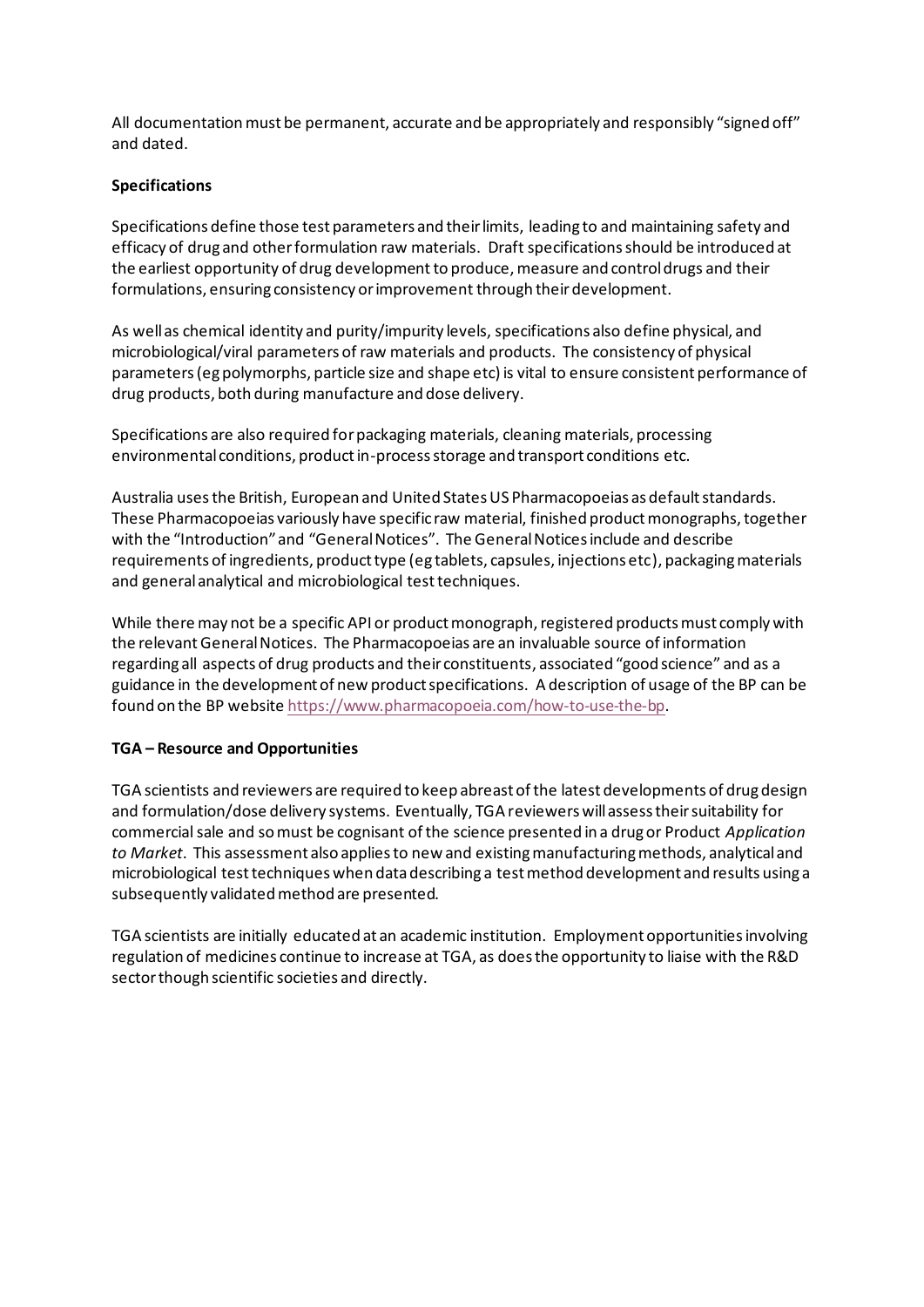## **RACI and other Societies**

The RACI has a number of entities focussing on therapeutic goods R&D and commercial supply. These include:

- − Medicinal Chemistry and Chemical Biology Division
- − Bioactive and Discovery Group (NSW)
- − Pharmaceutical Science Group (NSW)
- − Pharmaceutical Sciences Group (SA)

To a greater or lesser extent these entities interface with the TGA and periodically invite TGA presenters to address seminars or conferences.

It was noteworthy that a significant proportion of presentations at the 2017 Congress involved medicinal chemistry presentations.

Has RACI got a coordinating role with the TGA in promoting learning and activities of mutual interest within the scientific community? Only if volunteers on all sides work to establish and coordinate relevant contacts and activities.

Other organisations involved are the RACI kindred Society, ARCS (representing those working in regulatory affairs, clinical research, health economics, medical information regulatory affairs personnel in drug supply and also Ausbiotech (representing Australia's biotechnology industry ).

#### **References**

EMEA Common Technical document -Quality <https://www.tga.gov.au/sites/default/files/ichctdm2quality.pdf> ICH guidelines- Quality <https://www.ich.org/page/quality-guidelines> PIC/S Guides for Industry (Codes of GMP and Annexes) <https://picscheme.org/en/publications?tri=gmp> TGA Therapeutic Goods Orders <https://www.tga.gov.au/therapeutic-goods-orders> TGA Terminology glossar[y https://www.tga.gov.au/acronyms-glossary#id\\_1322](https://www.tga.gov.au/acronyms-glossary#id_1322) TGA Clinical Trial product[s https://www.tga.gov.au/book-page/manufacturing#manexe](https://www.tga.gov.au/book-page/manufacturing#manexe) RACI Medicinal Chemistry and Chemical Biology Division <https://www.raci.org.au/divisions/medicinal-chemistry-chemical-biology-division> RACI Bioactive and Discovery Group (NSW) <https://www.raci.org.au/branches/nsw-branch/bioactive-discovery-and-development-group> RACI Pharmaceutical Science Group (NSW) <https://www.raci.org.au/branches/nsw-branch/pharmaceutical-science-group> RACI Pharmaceutical Sciences Group (SA) – SA Branch website <https://www.raci.org.au/branches/sa-branch> ARCS Australia <https://www.arcs.com.au/> Ausbiotech <https://www.ausbiotech.org/> British Pharmacopoeia overview <https://www.pharmacopoeia.com/how-to-use-the-bp>